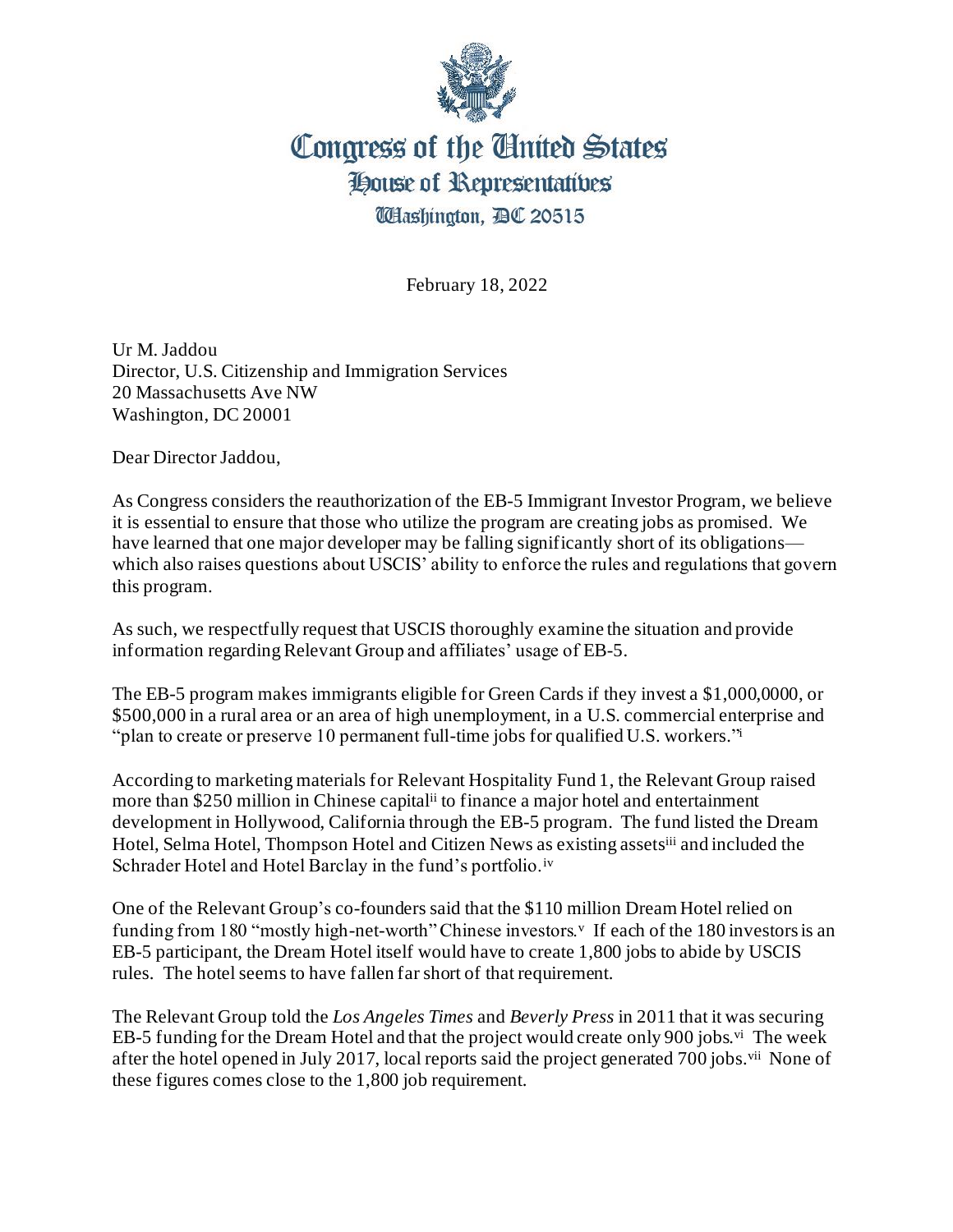We urge USCIS to examine the Dream Hotel project to ensure full compliance with the EB-5 program's requirements. Additionally, for every Relevant Group project that has used EB-5 financing, we ask that you provide the following information:

- How much EB-5 financing the project used, and how many applicant investors financed the project.
- How many jobs the project created and the duration of those jobs.
- The project's anticipated timeline as presented to USCIS and investors and the project's current timeline, including whether the project has been completed and is in operation.
- How many investors have received a Green Card.

Regards,

 $U U \mu$ 

J. Luis Correa Member of Congress

Salud Carbajal **Alan Lowenthal** Alan Lowenthal

Grace Napolitano Greg Stanton

Norma J. Torres Jimmy Gomez Member of Congress Member of Congress

 $\overline{\mathscr{A}}$  under  $\overline{\mathscr{A}}$  over  $\overline{\mathscr{A}}$  over  $\overline{\mathscr{A}}$ 

Member of Congress Member of Congress

 $\sqrt{S}$ /

Member of Congress Member of Congress

 $\overline{\mathcal{Q}}$   $\overline{\mathcal{Q}}$   $\overline{\mathcal{Q}}$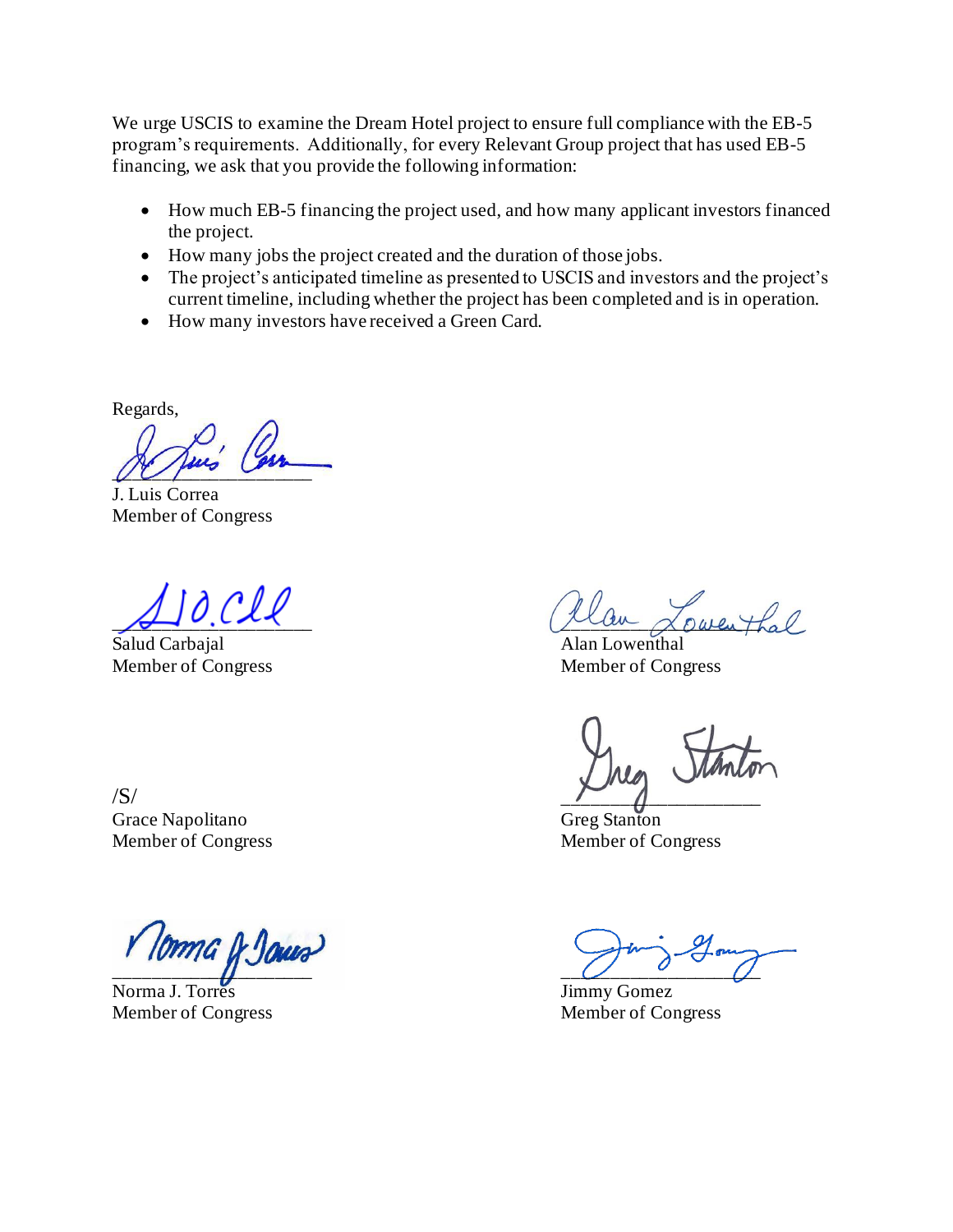Julia Brownley Tony Cárdenas Member of Congress Member of Congress

Nanette Diaz Barragán **Linda T. Sánchez** Member of Congress Member of Congress

Uike <u>Len</u>

Mike Levin Brad Sherman

 $\mathcal{L}$  and  $\mathcal{L}$  the state of  $\mathcal{L}$ 

Ted W. Lieu

udy Chu

Judy Chu Member of Congress

 $\pi$ /S/

 $/S/$ 

Member of Congress Member of Congress

Member of Congress Member of Congress

<sup>i</sup> "USCIS Policy Manual, Chapter 2 - Eligibility Requirements" [https://www.uscis.gov/policy](https://www.uscis.gov/policy-manual/volume-6-part-g-chapter-2)[manual/volume-6-part-g-chapter-2](https://www.uscis.gov/policy-manual/volume-6-part-g-chapter-2)

ii "Relevant Hospitality Fund 1," April 2018 , Page 26, [https://www.relevantgroup.com/wp](https://www.relevantgroup.com/wp-content/uploads/2020/07/RHF1_CONFIDENTIAL_4.11.18-1.pdf)[content/uploads/2020/07/RHF1\\_CONFIDENTIAL\\_4.11.18-1.pdf](https://www.relevantgroup.com/wp-content/uploads/2020/07/RHF1_CONFIDENTIAL_4.11.18-1.pdf)

<sup>v</sup> "Hospitality: Road to Hotels Ran Through China," March 28, 2017,

<https://www.relevantgroup.com/wp-content/uploads/2017/04/LA-Business-Journal-3.28.17.pdf> vi <https://beverlypress.com/2011/12/dream-hotel-project-close-to-coming-true/>

vii "Hotel Complex: A Dream for Hollywood Jobs," City Watch LA, July 20, 2017, [https://www.citywatchla.com/index.php/cw/los-angeles/13635-hotel-complex-a-dream-for](https://www.citywatchla.com/index.php/cw/los-angeles/13635-hotel-complex-a-dream-for-hollywood-jobs)[hollywood-jobs](https://www.citywatchla.com/index.php/cw/los-angeles/13635-hotel-complex-a-dream-for-hollywood-jobs)

iii Ibid

iv Ibid, Page 7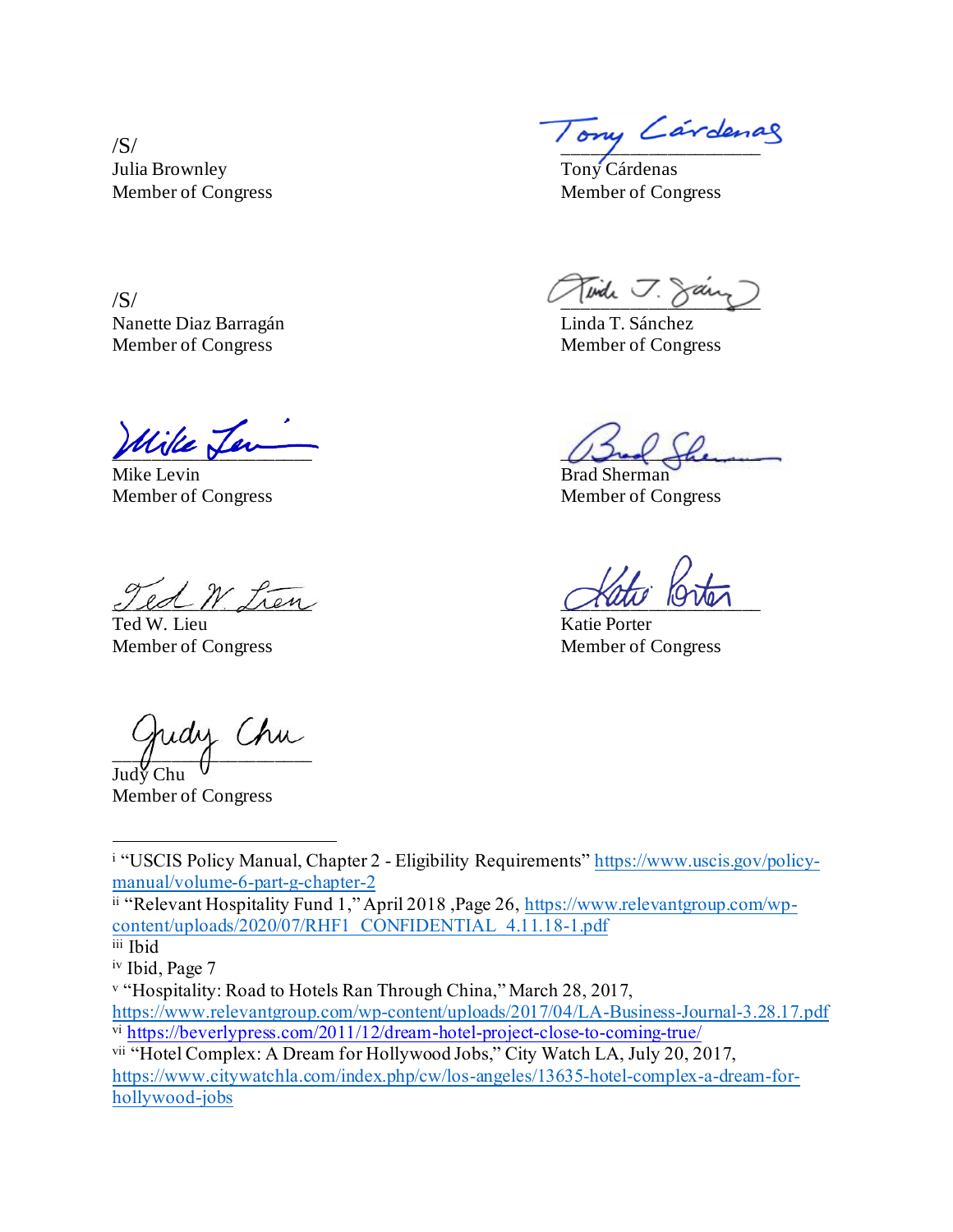**U.S. Department of Homeland Security** U.S. Citizenship and Immigration Services *Office of the Director (MS 2000)* Camp Springs, MD 20588-0009



April 15, 2022

The Honorable J. Luis Correa U.S. House of Representatives Washington, DC 20515

Dear Representative Correa:

Thank you for your February 18, 2022 letter to U.S. Citizenship and Immigration Services (USCIS) regarding the Relevant Group and affiliates' usage of EB-5. Specifically, your letter highlighted the job creation requirements of the Relevant Group's Dream Hotel project and expressed concern that the project may not be meeting this eligibility requirement under the EB-5 program.

Please know that I am deeply committed to administering all immigration programs under the law, fairly, efficiently, and with integrity, including in the EB-5 program. USCIS must comply with certain privacy and other applicable legal protections (e.g., Privacy Act, Trade Secrets Act) when responding to inquiries on an immigration benefit request. Due to these restrictions, we are unable to provide you with the results of any inquiry into the issues raised in your letter, but we thank you for sharing the information and bringing these concerns to our attention, and please be assured I have forwarded your correspondence to the USCIS Immigrant Investor Program Office, which administers the EB-5 program, for review and any appropriate action under the law.

As you may know, in the recently passed EB-5 Reform and Integrity Act of 2022 (division BB of Public Law 117-103), Congress repealed the provision of law under which regional centers were previously designated (section 610 of the Commerce, Justice, and State, the Judiciary, and Related Agencies Appropriations Act, 1993 (8 U.S.C. 1153 note)), and requires all entities seeking regional center designation to provide a proposal in compliance with the new requirements in the legislation. The new legislation provides for the adjudication of previously filed regional center-based cases according to the applicable eligibility standards at the time the EB-5 immigrant petition was filed. USCIS is working to assess the recent changes in EB-5 law and is providing additional guidance on implementation to the public on our website as soon as available.